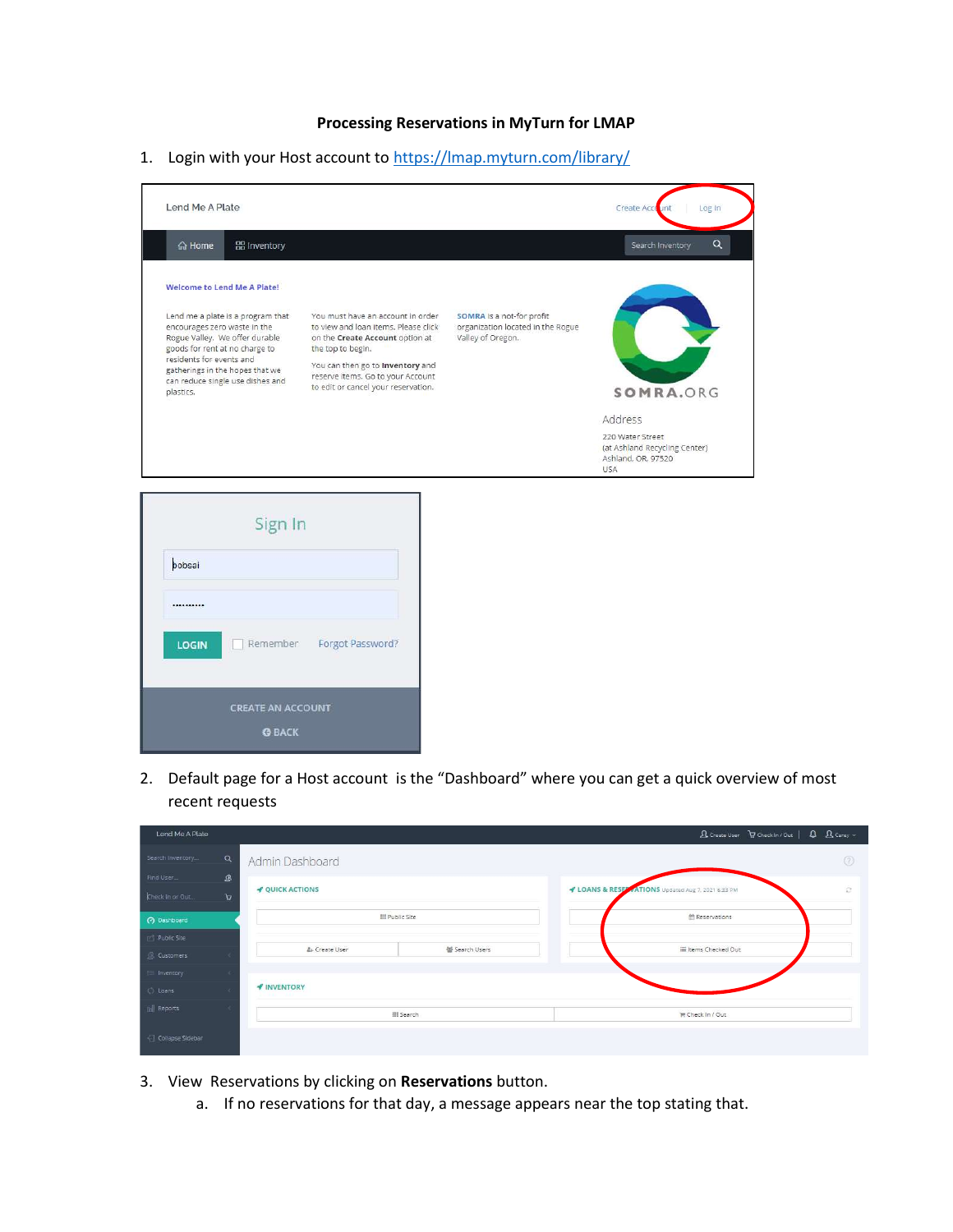b. Scroll down to see the upcoming reservations.

| There are no reservations for 8/7/2021                 |                                                         |                             |
|--------------------------------------------------------|---------------------------------------------------------|-----------------------------|
|                                                        |                                                         |                             |
| <b>ELIST RESERVATIONS</b>                              |                                                         | Lookup Reservation#         |
| Filter by Status                                       | Approved<br>Denied<br>Canceled by user<br>$\nu$ Pending |                             |
|                                                        | Username or Member ID<br>Filter by User                 |                             |
| Show Fulfilled                                         | $\Box$                                                  |                             |
|                                                        | $C$ Refresh                                             |                             |
| « Previous                                             | Tomorrow                                                |                             |
|                                                        | #142072 for Sam Hill Corrower                           |                             |
| Aug 28, 2021-Sep 1, 2021 Submitted Aug 7, 2021 6:18 PM |                                                         |                             |
|                                                        |                                                         | P Deny <b>R</b> Build Order |
| ID<br>$\#$                                             | Name                                                    | Location                    |

- c. Review the order:
	- i. Name of borrower, reservation date and date submitted appear at the left
	- ii. Email borrower option appears in the center
	- iii. Build Order on the right
	- iv. Items requested appear below

|                          |                | Aug 28, 2021-Sep 1, 2021 Submitted Aug 7, 2021 6:18 PM |                                                  | #142072 for Sam Hill Carrowers   |          |                           | Approved                                     |
|--------------------------|----------------|--------------------------------------------------------|--------------------------------------------------|----------------------------------|----------|---------------------------|----------------------------------------------|
|                          |                |                                                        |                                                  |                                  |          | Deny <b>R</b> Build Order | More Actions +                               |
| #                        | ID             |                                                        | Name                                             |                                  | Location |                           | Quantity                                     |
| 斉                        |                |                                                        | <b>Beverage Carafes</b>                          |                                  |          |                           | 1                                            |
| $\mathbf{2}$             | 10             |                                                        | <b>Beverage Dispensers</b>                       |                                  |          |                           | -1                                           |
| $\overline{\mathbf{3}}$  | 11             |                                                        | Bowls: box of 25                                 |                                  |          |                           | 1                                            |
|                          |                | Aug 31, 2021-Sep 4, 2021 Submitted Aug 7, 2021 6:28 PM |                                                  | #142075 for Sharee Hunt Borrowan |          |                           |                                              |
|                          |                |                                                        |                                                  |                                  |          |                           |                                              |
|                          |                |                                                        |                                                  |                                  |          | Deny <b>Build Order</b>   |                                              |
| User Notes:              |                |                                                        | Can I pick these up at 2pm on the day requested? |                                  |          |                           |                                              |
| #                        | ID             |                                                        | Name                                             |                                  | Location |                           |                                              |
| $\overline{1}$           | $\overline{2}$ |                                                        | <b>Beverage Carafes</b>                          |                                  |          |                           | Approved<br>More Actions *<br>Quantity<br>F. |
| $\overline{2}$           | 39             |                                                        | Cutlery Holders                                  |                                  |          |                           | $\sim$                                       |
| $\overline{\phantom{a}}$ | 42             |                                                        | Dessert Plates: box of 25                        |                                  |          |                           | ٠.                                           |

v. Any note the borrower added to their reservation appears highlighted in grey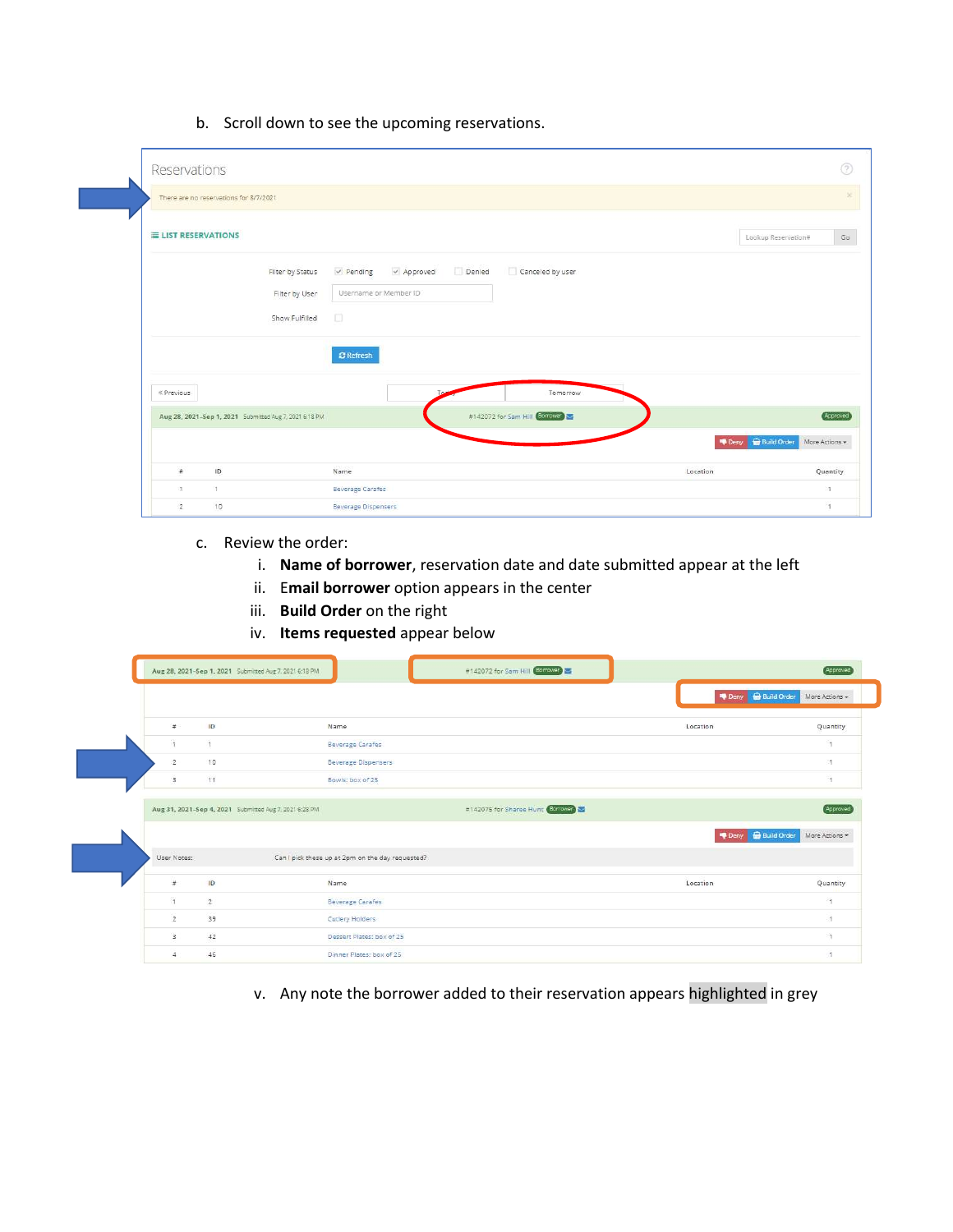| Lend Me A Plate    |                        |                        |                | B Create User V Check In / Out   Q B Sharee v                |
|--------------------|------------------------|------------------------|----------------|--------------------------------------------------------------|
| Search Inventory   | $\alpha$               | Admin Dashboard        |                | $\circledcirc$                                               |
| Find User          | ${\mathfrak{B}}$       |                        |                |                                                              |
| Check In or Out    | $\mathcal{A}$          | <b>V</b> QUICK ACTIONS |                | LOANS & BLACKWATIONS Updated Jul 12, 2021 3:42 PM<br>$\circ$ |
| O Dashboard        |                        | <b>EE Public Site</b>  |                | <b>M</b> Reservations                                        |
| Public Site        |                        |                        |                |                                                              |
| <b>R</b> Customers | $\mathcal{R}$          | & Create User          | 뜔 Search Users | <b>III</b> Items Checked Out                                 |
| $\equiv$ Inventory | ×                      |                        |                |                                                              |
| () Loans           | $\mathcal{R}^{\prime}$ | <b>/</b> INVENTORY     |                |                                                              |
| [in] Reports       | ×                      |                        | III Search     | <b>■ Check In / Out</b>                                      |
| Collapse Sidebar   |                        |                        |                |                                                              |
|                    |                        |                        |                |                                                              |
|                    |                        |                        |                |                                                              |
|                    |                        |                        |                |                                                              |

4. Process Requests by clicking on Build Order.

|                | Aug 28, 2021-Sep 1, 2021 Submitted Aug 7, 2021 6:18 PM |                                                  | #142072 for Sam Hill Borrower    |                                 | Approved                 |
|----------------|--------------------------------------------------------|--------------------------------------------------|----------------------------------|---------------------------------|--------------------------|
|                |                                                        |                                                  |                                  | Deny <b>C</b> Build Order<br>×. | More tions -             |
| #              | ID                                                     | Name                                             |                                  | Location                        | Quantity                 |
| ч.             | 14                                                     | <b>Beverage Carafes</b>                          |                                  |                                 | 1                        |
| $\mathbf{2}$   | 10                                                     | <b>Beverage Dispensers</b>                       |                                  |                                 | 4                        |
| 3              | 11                                                     | Bowls: box of 25                                 |                                  |                                 | 1                        |
|                | Aug 31, 2021-Sep 4, 2021 Submitted Aug 7, 2021 6:28 PM |                                                  | #142075 for Sharee Hunt Borrower | <b>IDeny G</b> Build Order      | Approved<br>More Actions |
| User Notes:    |                                                        | Can I pick these up at 2pm on the day requested? |                                  |                                 |                          |
| #              | ID                                                     | Name                                             |                                  | Location                        | Quantity                 |
| 1              | $\overline{2}$                                         | <b>Beverage Carafes</b>                          |                                  |                                 | ٠.                       |
| $\overline{a}$ | e ser<br>39                                            | Cutlery Holders                                  |                                  |                                 | 4                        |
| 3              | 42                                                     | Dessert Plates: box of 25                        |                                  |                                 | ٠.                       |
| $\Delta$       | 46                                                     | Dinner Plates: box of 25                         |                                  |                                 | 4                        |

NOTE: The top message is just telling you that a reservation cannot be changed once you click Build Order. To change the reservation for any reason, you have to click Cancel Order first. Cancelling the order does not cancel the reservation.

|                                                                                                                                                                                                                                                                                                                                                     | <b>Build Order</b>       |                                                                                                                                                   |     |                |                          |                                                                     |                                                       |
|-----------------------------------------------------------------------------------------------------------------------------------------------------------------------------------------------------------------------------------------------------------------------------------------------------------------------------------------------------|--------------------------|---------------------------------------------------------------------------------------------------------------------------------------------------|-----|----------------|--------------------------|---------------------------------------------------------------------|-------------------------------------------------------|
|                                                                                                                                                                                                                                                                                                                                                     |                          | <b>E BUILD ORDER FOR: SAM HILL CECULE</b>                                                                                                         |     |                |                          |                                                                     | ® View                                                |
|                                                                                                                                                                                                                                                                                                                                                     |                          | Reservations may not be edited while an order is in progress. If you wish to edit this reservation, use the Cancel and Unlock Reservation button. |     |                |                          |                                                                     |                                                       |
|                                                                                                                                                                                                                                                                                                                                                     | Jun 29, 2021-Jul 2, 2021 |                                                                                                                                                   |     |                |                          |                                                                     | Reservation #129711                                   |
|                                                                                                                                                                                                                                                                                                                                                     | Add                      | tem ID<br>Enter or scan ID for items being added to the order.                                                                                    | ٠   |                | Remove                   | Item ID<br>Enter or scan ID for items being removed from the order. | $\bullet$                                             |
|                                                                                                                                                                                                                                                                                                                                                     | Items in Reservation     |                                                                                                                                                   |     |                |                          |                                                                     | <b>V</b> all to order                                 |
| HD.                                                                                                                                                                                                                                                                                                                                                 |                          | IT Item:                                                                                                                                          | 1Ł  |                | Quantity   Location Code |                                                                     | Actions                                               |
| $\boxed{\pm}$                                                                                                                                                                                                                                                                                                                                       |                          | Bowls 1 box 25                                                                                                                                    |     | $\mathbf{2}$   |                          |                                                                     | $\bigtriangledown$ to order                           |
| $\begin{picture}(20,20) \put(0,0){\line(1,0){10}} \put(15,0){\line(1,0){10}} \put(15,0){\line(1,0){10}} \put(15,0){\line(1,0){10}} \put(15,0){\line(1,0){10}} \put(15,0){\line(1,0){10}} \put(15,0){\line(1,0){10}} \put(15,0){\line(1,0){10}} \put(15,0){\line(1,0){10}} \put(15,0){\line(1,0){10}} \put(15,0){\line(1,0){10}} \put(15,0){\line(1$ |                          | Cups 1 box 24                                                                                                                                     |     | $\overline{2}$ |                          |                                                                     | $\bigtriangledown$ to order                           |
|                                                                                                                                                                                                                                                                                                                                                     |                          | Dessert Plates 1 box of 25                                                                                                                        |     |                |                          |                                                                     | $\bigtriangledown$ to order $\bigtriangledown$ delete |
| 15                                                                                                                                                                                                                                                                                                                                                  |                          |                                                                                                                                                   |     |                |                          |                                                                     |                                                       |
|                                                                                                                                                                                                                                                                                                                                                     | Added to Order           |                                                                                                                                                   |     |                |                          |                                                                     |                                                       |
| HD.                                                                                                                                                                                                                                                                                                                                                 |                          | Il Item                                                                                                                                           | IE. |                | Quantity   Location Code |                                                                     | Actions                                               |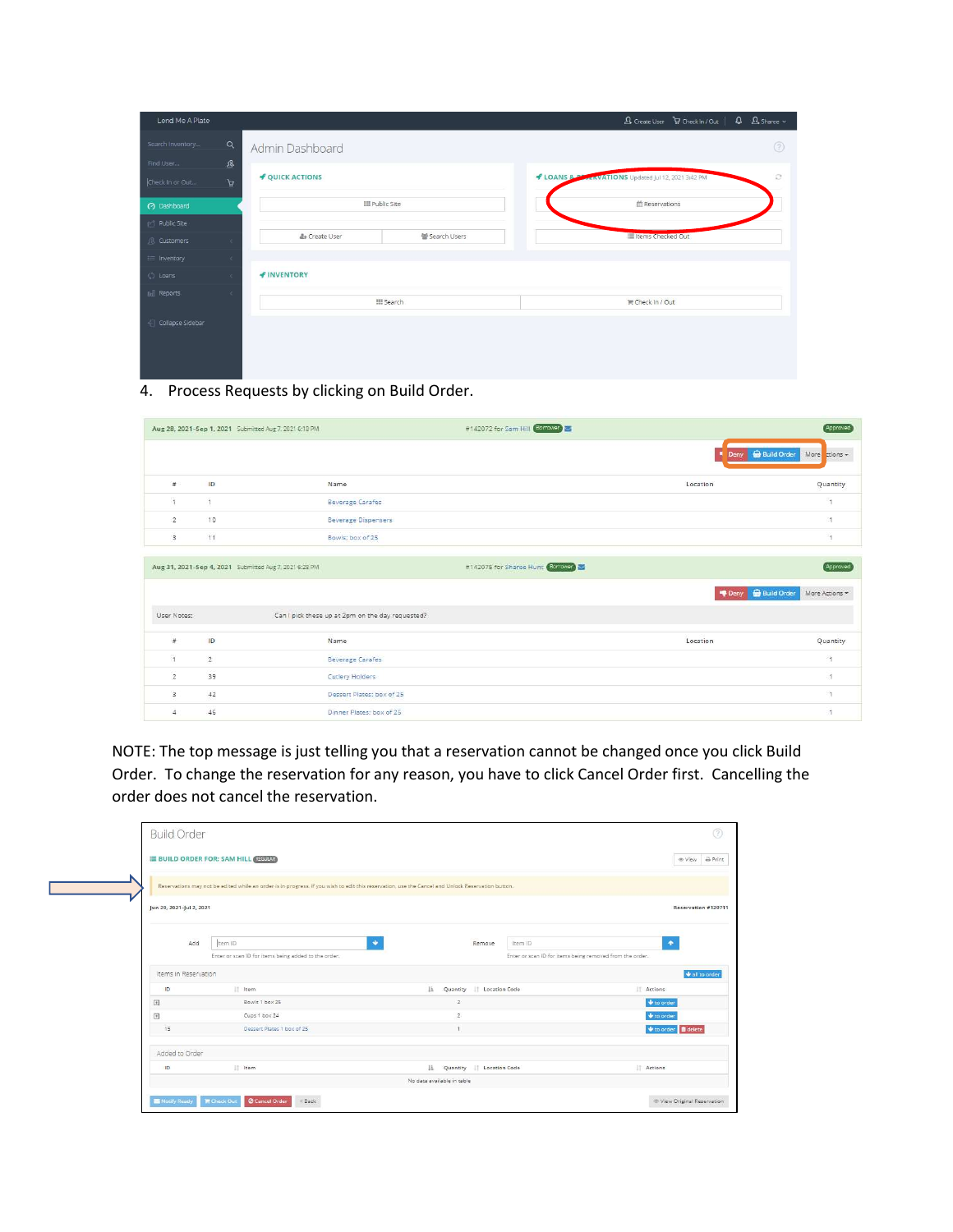a. Click All to Order to add all the items in a reservation to order. If for any reason all

items are not available, use the To Order button  $\frac{1}{\sqrt{1+\frac{1}{\sqrt{1+\frac{1}{\sqrt{1+\frac{1}{\sqrt{1+\frac{1}{\sqrt{1+\frac{1}{\sqrt{1+\frac{1}{\sqrt{1+\frac{1}{\sqrt{1+\frac{1}{\sqrt{1+\frac{1}{\sqrt{1+\frac{1}{\sqrt{1+\frac{1}{\sqrt{1+\frac{1}{\sqrt{1+\frac{1}{\sqrt{1+\frac{1}{\sqrt{1+\frac{1}{\sqrt{1+\frac{1}{\sqrt{1+\frac{1}{\sqrt{1+\frac{1}{\sqrt{1$ into order.

| 1D             | I Item            | I£<br>Quantity<br>Location Code | Actions                      |
|----------------|-------------------|---------------------------------|------------------------------|
|                |                   | No data available in table      |                              |
| Added to Order |                   |                                 | <b>All From Order</b>        |
| $\mathsf{ID}$  | IT Item           | 压<br>Quantity   Location Code   | Actions                      |
| 75             | Knives: box of 25 |                                 | ↑ From Order <b>D</b> Delete |

- b. If there's been an error or want to make a change, you can easily click on the Cancel Order button and start over. Cancel order will not remove the Reservation.
- c. You can use the Notify Ready button to send the borrower a reminder their order is ready to be picked up.

| Jun 29, 2021-Jul 2, 2021 |                                                      |                                |                                                          | Reservation #129711          |
|--------------------------|------------------------------------------------------|--------------------------------|----------------------------------------------------------|------------------------------|
| Add                      | ٠<br>Item ID                                         | Remove                         | Item ID                                                  | ٠                            |
|                          | Enter or scan ID for items being added to the order. |                                | Enter or scan ID for items being removed from the order. |                              |
| Items in Reservation     |                                                      |                                |                                                          |                              |
| ID                       | IT Item                                              | 15<br>Quantity   Location Code |                                                          | IT Actions                   |
|                          |                                                      | No data available in table     |                                                          |                              |
| Added to Order           |                                                      |                                |                                                          | + all from order             |
| ID                       | Item                                                 | 11<br>Quantity   Location Code |                                                          | Actions                      |
| $\boxed{\mp}$            | Bowls 1 box 25                                       | $\overline{2}$                 |                                                          | ↑ from order                 |
|                          | Dessert Places 1 box of 25                           |                                |                                                          | ↑ from order <b>■</b> delete |

 $\blacksquare$  Check Out

- d. Click on Checkout button
- e. Review Checkout